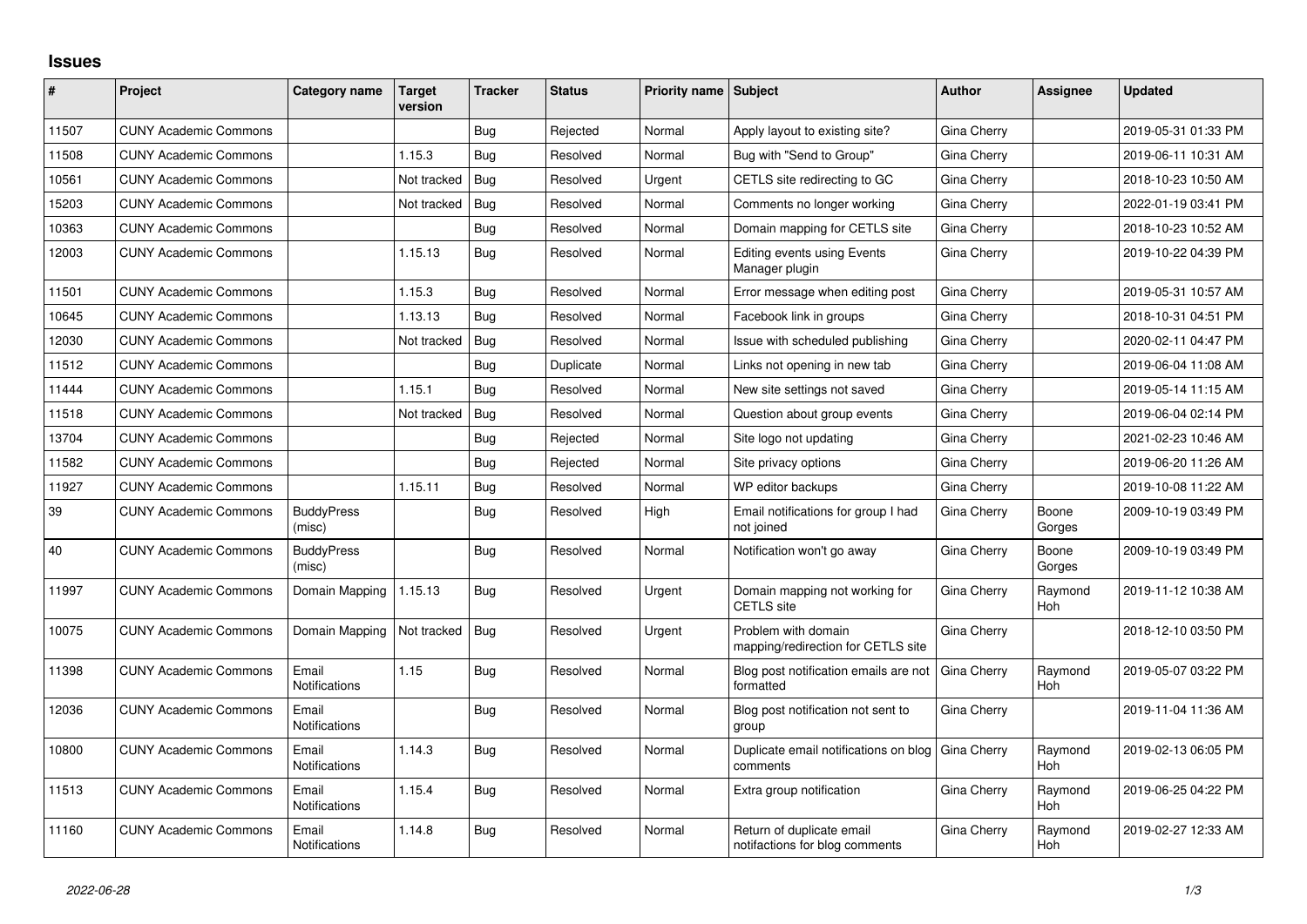| #     | Project                      | <b>Category name</b>         | <b>Target</b><br>version | <b>Tracker</b> | <b>Status</b> | <b>Priority name Subject</b> |                                                                              | Author             | <b>Assignee</b>       | <b>Updated</b>      |
|-------|------------------------------|------------------------------|--------------------------|----------------|---------------|------------------------------|------------------------------------------------------------------------------|--------------------|-----------------------|---------------------|
| 15094 | <b>CUNY Academic Commons</b> | Group Invitations            | 2.0.0                    | Bug            | Resolved      | Normal                       | Group admins added to site as<br>authors, not admins                         | Gina Cherry        | Boone<br>Gorges       | 2022-05-26 11:36 AM |
| 11441 | <b>CUNY Academic Commons</b> | Reply By Email               | 1.15.3                   | Bug            | Resolved      | Normal                       | Blog/group comments                                                          | Gina Cherry        | Raymond<br>Hoh        | 2019-06-11 11:05 AM |
| 13969 | <b>CUNY Academic Commons</b> | Server                       | Not tracked              | Bug            | Resolved      | Normal                       | Problems accessing the Commons                                               | Gina Cherry        |                       | 2021-02-11 03:10 PM |
| 11313 | <b>CUNY Academic Commons</b> | Spam/Spam<br>Prevention      | 1.17.7                   | Bug            | Resolved      | High                         | Overly aggressive spam filters                                               | Gina Cherry        | Raymond<br><b>Hoh</b> | 2020-11-05 04:30 PM |
| 3892  | <b>CUNY Academic Commons</b> | WordPress<br>(misc)          | Future<br>release        | Bug            | Resolved      | High                         | The given object ID is not that of a<br>menu item.                           | Gina Cherry        | Gina Cherry           | 2016-06-21 04:49 PM |
| 4850  | <b>CUNY Academic Commons</b> | <b>WordPress</b><br>Plugins  | 1.8.16                   | Bug            | Resolved      | Immediate                    | ACERT site is down                                                           | Gina Cherry        | Boone<br>Gorges       | 2015-11-05 12:45 PM |
| 14848 | <b>CUNY Academic Commons</b> | <b>WordPress</b><br>Plugins  | 1.18.21                  | Bug            | Resolved      | Normal                       | Bug with Gravity Forms/Commons<br>interaction                                | Gina Cherry        | Raymond<br>Hoh        | 2021-10-13 06:51 PM |
| 11312 | <b>CUNY Academic Commons</b> | <b>WordPress</b><br>Plugins  | Not tracked              | Bug            | Resolved      | Normal                       | Cannot add guest author to post                                              | Gina Cherry        |                       | 2019-04-11 09:56 PM |
| 11649 | <b>CUNY Academic Commons</b> | <b>WordPress</b><br>Plugins  | 2.0.2                    | <b>Bug</b>     | In Progress   | Normal                       | CC license displayed on every page                                           | <b>Gina Cherry</b> | Raymond<br>Hoh        | 2022-06-14 11:36 AM |
| 11488 | <b>CUNY Academic Commons</b> | WordPress<br>Plugins         | 1.15.8                   | Bug            | Resolved      | Normal                       | Co-authors plus plug-in                                                      | Gina Cherry        | Raymond<br><b>Hoh</b> | 2019-08-27 11:36 AM |
| 9570  | <b>CUNY Academic Commons</b> | WordPress<br>Plugins         | 1.12.13                  | Bug            | Resolved      | Normal                       | Guest authors in Co-Authors Plus<br>plug-in not working                      | Gina Cherry        | Boone<br>Gorges       | 2018-05-01 06:10 PM |
| 14841 | <b>CUNY Academic Commons</b> | <b>WordPress</b><br>Plugins  | 1.18.20                  | <b>Bug</b>     | Resolved      | Normal                       | Issue with Co-Authors Plus in the<br>Customizr theme                         | Gina Cherry        | Raymond<br>Hoh        | 2021-10-07 08:14 PM |
| 11646 | <b>CUNY Academic Commons</b> |                              | Not tracked              | Feature        | Resolved      | Normal                       | Redmine request                                                              | Gina Cherry        |                       | 2019-07-23 11:17 AM |
| 10847 | <b>CUNY Academic Commons</b> | <b>Blogs</b><br>(BuddyPress) | 1.15                     | Feature        | Resolved      | Normal                       | Select which blog posts are sent to<br>group                                 | Gina Cherry        | Boone<br>Gorges       | 2019-04-23 03:54 PM |
| 3976  | <b>CUNY Academic Commons</b> | Email<br>Notifications       | 1.7.18                   | Feature        | Resolved      | Normal                       | Emails to blog subscribers should<br>be sent in HTML                         | Gina Cherry        | Boone<br>Gorges       | 2015-04-12 02:18 PM |
| 11451 | <b>CUNY Academic Commons</b> | Group Blogs                  | 1.16                     | Feature        | Resolved      | Normal                       | 'Send to group' checkbox should<br>remain unchecked for saved draft<br>posts | Gina Cherry        | Boone<br>Gorges       | 2019-12-04 10:51 AM |
| 8389  | <b>CUNY Academic Commons</b> | WordPress<br>Plugins         | 1.11.6                   | Feature        | Resolved      | Normal                       | Gravity Forms + Custom Post Types<br>plug-in                                 | Gina Cherry        | Boone<br>Gorges       | 2017-07-06 08:09 PM |
| 7944  | <b>CUNY Academic Commons</b> | <b>WordPress</b><br>Plugins  | 1.10.16                  | Feature        | Resolved      | Normal                       | MailChimp plug-in                                                            | Gina Cherry        |                       | 2017-04-11 12:38 PM |
| 11511 | <b>CUNY Academic Commons</b> | WordPress<br>Plugins         | 1.15.3                   | Feature        | Resolved      | Normal                       | Plug-in request                                                              | Gina Cherry        |                       | 2019-06-11 11:05 AM |
| 3669  | <b>CUNY Academic Commons</b> | <b>WordPress</b><br>Plugins  | 1.7.4                    | Feature        | Resolved      | Normal                       | Plug-in request: Collapse-o-matic                                            | Gina Cherry        | Boone<br>Gorges       | 2014-11-21 11:14 AM |